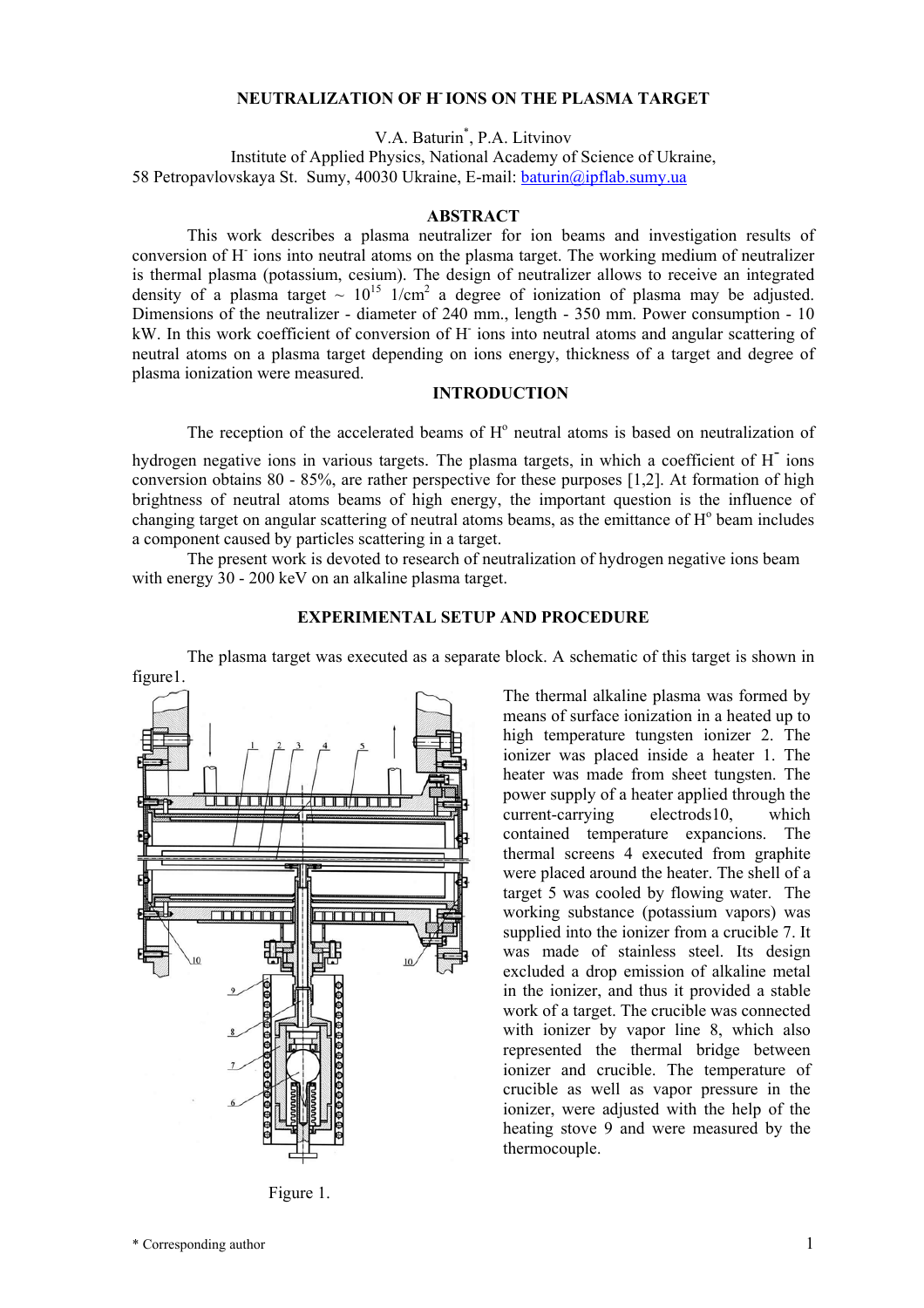The working substance contained in the soldered glass ampoule 6. The ampoule could be broken in vacuum after the obtaining of necessary temperature of crucible and ionizer. The electrical insulation of plasma target elements was carried out with the help of high-temperature ceramics from BeO. On the input and output of the target, water-cooled conic cups, which allowed reducing the outlet of working substance from a target into the vacuum, were placed.

A supply current of the heater 1 creates a magnetic field in the area of ion beam interaction with plasma. To exclude the influence of this field on ion beam, the heater 1 was powered by pulse current with duration 10 ms, with amplitude of a current in a pulse up to 2500 A and frequency 50 Hz. Such design of a plasma target and stabilized system of a power supply, allowed to heat the target ionizer up to temperature in an interval from 1000 K up to 2800 K, and to stabilize it for a long time with accuracy not worse 5%. The temperature of ionizer was measured by the thermocouple W-Re and also with the help of radiation pyrometer. In intervals between pulses of power supply, the measurements of parameters of ion beams were carried out.

The design of neutralizer allows to receive an integrated density of a plasma target  $\sim 10^{15}$ 1/cm2 a degree of ionization of plasma may be adjusted. Dimensions of the neutralizer - diameter of 240 mm., length - 350 mm. Power consumption - 10 kW.

The definition of parameters of plasma target, working in a stationary mode, causes complexities connected with high temperature of plasma formative channel, and also with a target design.

The thickness of plasma target was determined on H<sup>-</sup> beam attenuation after the interaction with a plasma target.

$$
t_{pl} = \frac{1}{\sigma_{-10}} \ln \frac{I_2^-}{I_1^-}
$$

where:  $I_1^-$ - H<sup>-</sup> ion current at the switched off target;  $I_2^-$ - H<sup>-</sup> ion current at the switched on target.

At calculations, the cross section of electron detachment from a negative ion by electronic impact  $\sigma$ <sub>-10</sub> was used [3,4]. We supposed that size  $\sigma$ <sub>-10</sub> at the collisions with ions is the same, as at the collisions with electrons.

The parameters of a plasma target were also determined according to working substance consumption.

The degree of plasma ionization was determined on known experimental values of ionization efficiency of potassium on a tungsten surface [5] and also it was determined on the attenuation of H $\overline{\phantom{a}}$  and H $\overline{\phantom{a}}$  beams in a plasma target.

In our experiments the maximal value of thickness of a plasma target  $t_{max} = 5.10^{14}$ cm<sup>2</sup> was obtained. The degree of ionization ≤ 80 %, that is coordinated to results of work [6].

Schematic diagram of the experimental setup is shown in fig.2.



Figure 2. Schematic diagram of the experimental setup.

Tape H- ions beam, with energy 30 - 200 keV, angular divergence  $2.10^{-5}$  rad and ion current in a beam 10 µА, was directed to a plasma target. After interaction with a plasma target, the components of a beam  $H$ ,  $H^{\circ}$ ,  $H^{+}$ , were divided with the help of a magnet. A secondary-electron multiplier could register each of a beam component. The registration of structures of space

distribution of H<sup>-</sup> and H<sup>o</sup> beams density was curried out by the detector, consisting of a diaphragm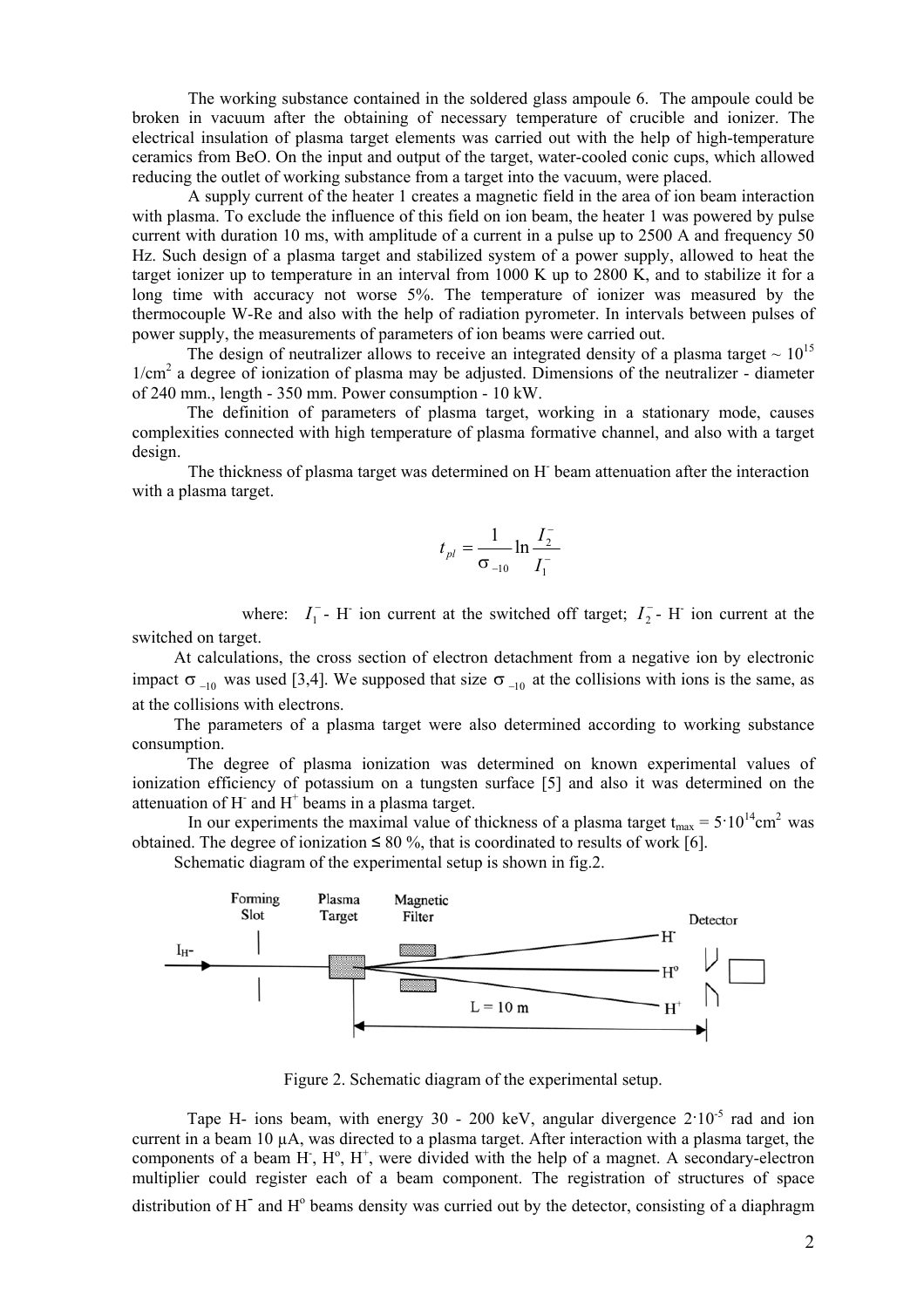(size 0,01 х 5 mm), a secondary - electron multiplier and a stepper motor, which moved the detector discretely along the ion beam with a step 5µm. A distance from the interaction chamber to the detector (area of ions drift) was 10 m., thus the angular resolution of experimental setup was  $1·10<sup>-6</sup>$  rad. At measurement of conversion coefficient and angular characteristics of ion beams, the vacuum in the area of ion beam drift was not worse  $1x10^{-8}$  Torr. The thickness of a gas target on the length of a drift area did not exceed  $t < 4x10^{12}$  cm<sup>2</sup>, which is more than two orders of magnitude less than a thickness of changing target for ion beam. Therefore a drift area did not lead to large errors in the measurements.

At measurement of conversion coefficient  $\eta$  of H ions into neutral atoms, the complete currents of H<sup>-</sup>, H<sup>o</sup>, H<sup>+</sup> ions were measured. The experimental value  $\eta$  was determined by formula

$$
\eta = \frac{I^o}{I_1^-}
$$

where:  $I^o$  - neutral atoms equivalent current ;  $I_1^-$  - H ions current at the switched off target.

The scattering angle of neutral atoms at the fixed thickness of a target was determined by a widening of space distribution of  $H^{\circ}$  current density in comparison with the width of space distribution of primary H<sup>-</sup> current density by formula:

$$
\theta_{1/2} = \frac{1}{2L} \sqrt{(\omega_{\Sigma})^2 - (\omega_{-})^2}
$$

where:  $\omega_{\Sigma}$  - width of distribution of neutral atoms current in view of initial divergence of H ions beam;  $\omega$  – width of distribution of H ions current density; L - distance from the center of a plasma target up to the detector.

#### **RESULTS AND DISCUSSION**

In our experiments the maximal thickness of a plasma target was  $t_{max} = 5.10^{14}$  cm<sup>2</sup>. At this thickness of a plasma target and energy of ions  $E_{H^-}$  = 200 keV, we have obtained conversion coefficient  $\eta = 40\%$ .



Figure 3. Scattering angle of the neutral atoms beam as a function of H<sup>-</sup> ions energy.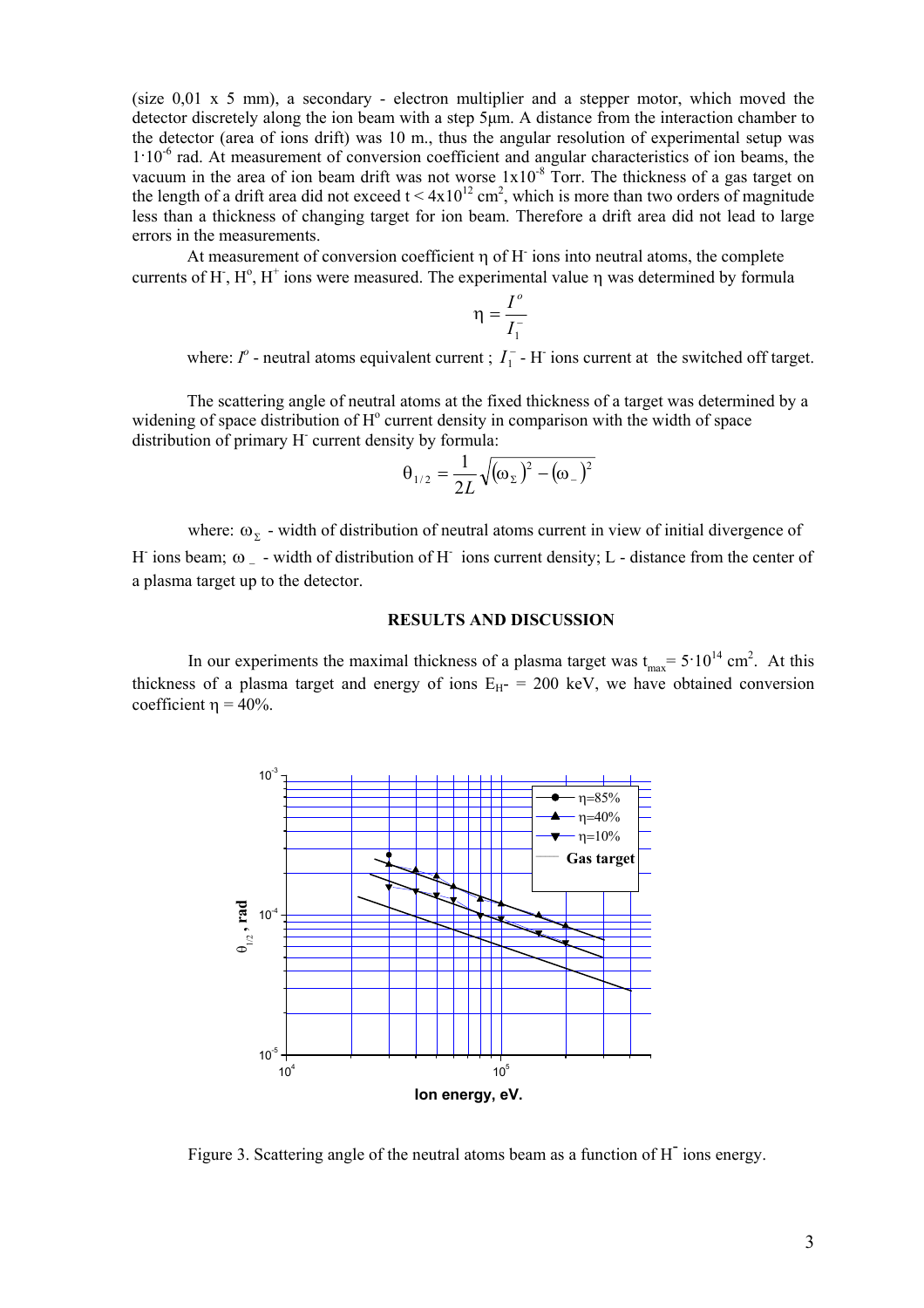Therefore measurements of a scattering angle of the neutral atoms beam  $\theta_{1/2}$  as a function of H<sup>-</sup> ions energy were carried out in two modes (figure 3):

- Conversion coefficient  $\eta = 10\%$
- Conversion coefficient  $n = 40%$

In the same figure the scattering angle of neutral atoms  $θ<sub>1/2</sub>$  is shown at value η =80% (E<sub>H</sub>-= 30 keV). Scattering angle of neutral atoms  $\theta_{1/2}$  received on a gas hydrogen target is shown by full line.

Analyzing the submitted results, it is possible to conclude, that at neutralization of Н- ions on a thermal alkaline plasma target, the scattering angle of neutral atoms  $\theta_{1/2}$  changes with energy as  $\sim$  E<sup>-1/2</sup>. Moreover, the scattering angle  $\theta_{1/2}$  depends on thickness of a plasma target. The increase of a plasma target thickness, at which a conversion coefficient changes from 10 up to 40 %, results in increase of a scattering angle by 30 - 40%. And at plasma target thickness when the conversion coefficient is maximal, the scattering angle  $\theta_{1/2}$  of H<sup>o</sup> ions increases in 2-3 times in relation to the appropriate value for a gas target.

For practical applications it is interesting to make a comparison of  $H<sup>o</sup>$  accelerated beams, received on gas and plasma targets. The quality of a beam can be characterized by its brightness В. Supposing that the ion beam is Gaussian, and  $B<sub>H</sub>$  is a maximal brightness of H- beam, then the maximal brightness of  $B_0$  neutral beam is possible to present as in the work [7].

$$
B_0 = B_{H-} \left[ \frac{\eta_{\text{max}}}{1 + \left( \frac{\theta_{1/2}^0}{\theta_{1/2}^-} \right)^2} \right]
$$

where:  $\theta_{1/2}^-$  - H beam divergence.

The  $B_0/B_H$ - ratio as a function of  $H^-$  beam divergence for gas and plasma targets is submitted in figure 4.



Figure 4. The  $B_0/B_H$  ratio as a function of H<sup>-</sup> beam divergence for gas and plasma targets.